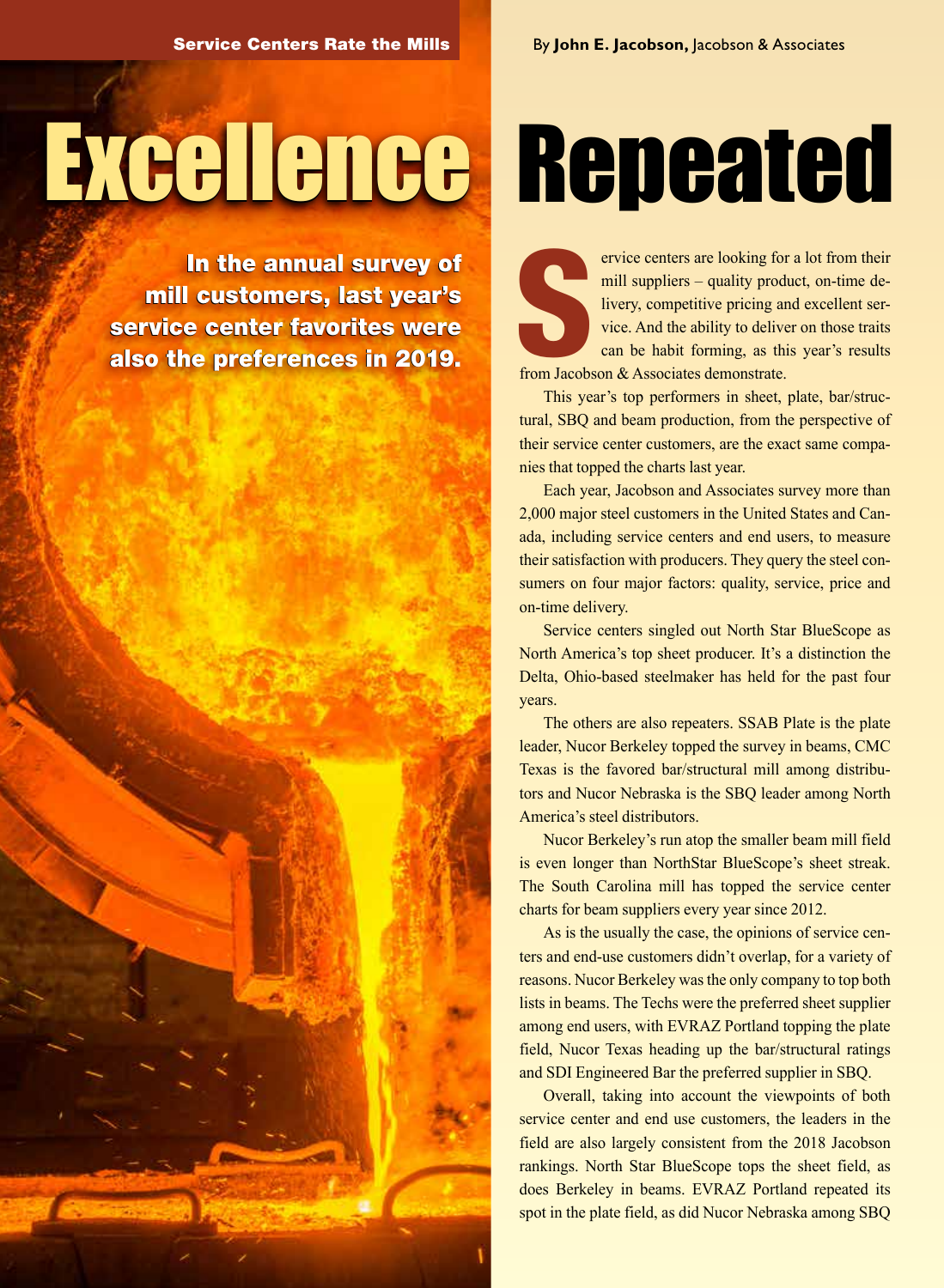## The Leaders ...

## Customer Comments on What Makes Them Different

#### Sheet Producer

## North Star BlueScope

Morth Star, Delta, Ohio, is a partner. They do exactly what they say they will do, with a smile.

Morth Star BlueScope provides excellent overall service. Their strengths are delivery performance, communication and customer service. Sometimes, North Star is not the best on price (but the same could be said for every mill from time to time).

**M** NSB's strengths: accommodating, fairness, consistency, salesforce is empowered to make quick decisions. NSB's weaknesses: only up to 60-inch wide and tends to be the highest-cost supplier.

Morth Star BlueScope is reliable. They are able to make high quality products in small batches, on time.

 $\blacksquare$  North Star BlueScope is a partner. They do a great job servicing the customer, but they only make HRC.

■ On-time delivery from North Star Blue-Scope Delta, Ohio, is the best in the industry and their customer portal is one of the easiest to use.

Morth Star BlueScope is the benchmark. NSB has a limited product line, but they are awesome at what they do. NSB's website is very good and easy to use.

Morth Star BlueScope is an impressive supplier with better quality and delivery than their competition. NSB is very good overall.

North Star BlueScope is a partner. They are the best people to deal with, would love to have more products or grades produced by them.

#### Plate Producer

#### EVRAZ Portland

**N** EVRAZ Portland has been reliable with good products and service, but they struggle with their prices sometimes.

**EVRAZ, Portland Oregon is consistent and** customer focused. Strengths for Evraz Portland: they are very customer focused, delivery is always on time, very rarely is material late shipping. They work to be price competitive, in spite of tariffs shipping into Canada, whenever they can.

**EVRAZ Portland has very good quality and** excellent customer service; great communication from outside sales; and usually have very fast lead times. Pricing from Evraz Portland is often higher than what we see from other mills. **M** EVRAZ Portland is the West Coast leader. They are good people to work with.

 $\blacksquare$  EVRAZ Portland is an excellent supplier. They excel in all areas, but can always do a little better on having floor stock.

#### Beam Producer

#### Nucor Berkeley Beams

 $\blacksquare$  Nucor Berkeley is good to work with. They do a good job of accommodating our needs.

Mucor Berkeley has very experienced people. They are easy to work with and they are quick at getting info back to us.

Nucor Steel Berkeley has an excellent inside sales team. Berkeley is the only mill in the industry that can get a railcar loaded and shipped on the same day an order is placed.

Mucor Berkeley has fantastic customer service and they are easy to work with. Strengths for Nucor Berkeley are the ability to roll non-standard lengths to the nearest inch and everyone in the office is extremely competent and a pleasure to work with. The weakness for Nucor Berkeley is that they have the strictest credit department.

Nucor Berkeley has a very good inside and outside sales team and they ship in a timely manner. Nucor Berkeley's new website is not user friendly; we cannot easily find reports nor check stock.

Nucor Berkeley is dependable. Their strengths are inside and outside sales and material availability while their weakness is size range

#### Bar/Structurals Producer

#### CMC Steel Texas

**M CMC Texas has a large variety of prod**ucts and good availability.

*John Jacobson is president of Jacobson & Associates, Greensboro, N.C. The Jacobson Survey has been measuring steel customer satisfaction for more than a quarter century. He can be reached at 847-735-7250 or by email at jej@jacobsonsteel.com.*

**M CMC Texas is our major supplier.** They have quality people and products. The people there are the best.

CMC is a leader. Their website is good for looking up orders.

Strengths for CMC Texas: Good stock available to meet our needs; accurate lead times when out of stock items; quick delivery times; and quick response to inquiries. I cannot think of any weaknesses for CMC Texas.

 $\blacksquare$  CMC Seguin is flexible. They will work with you to get material run, even sizes not published. CMC Seguin has less 'stock' sizes than some of their competitors..

#### SBQ Producer

#### Nucor Nebraska SBQ

Nucor Nebraska has strong outside sales and technical support but their pricing always lags.

 $\blacksquare$  Nucor is the market leader. They can always do better on pricing, but they set a good tone for the industry.

Mucor Nebraska is dependable. They are a great mill with good people.

 $\blacksquare$  Nucor Nebraska is reliable. They always deliver. I have a lot of confidence in Nucor Nebraska.

Nucor Nebraska is a dependable supplier. They live up to their word and are upfront about delays on schedules, which is honest and appreciated

| <b>Top Suppliers</b>                                                           |                             |
|--------------------------------------------------------------------------------|-----------------------------|
| <b>Top-ranked producers in five steel categories</b>                           |                             |
| <b>Sheet Producer</b>                                                          | <b>North Star BlueScope</b> |
| <b>Plate Producer</b>                                                          | <b>EVRAZ Portland</b>       |
| <b>Bar/Structurals</b>                                                         | <b>CMC Texas</b>            |
| <b>SBQ Producer</b>                                                            | <b>Nucor Nebraska</b>       |
| <b>Beams</b>                                                                   | <b>Nucor Berkeley</b>       |
| Source: Jacobson & Associates. Data is for the 12 months ending Sept. 30, 2019 |                             |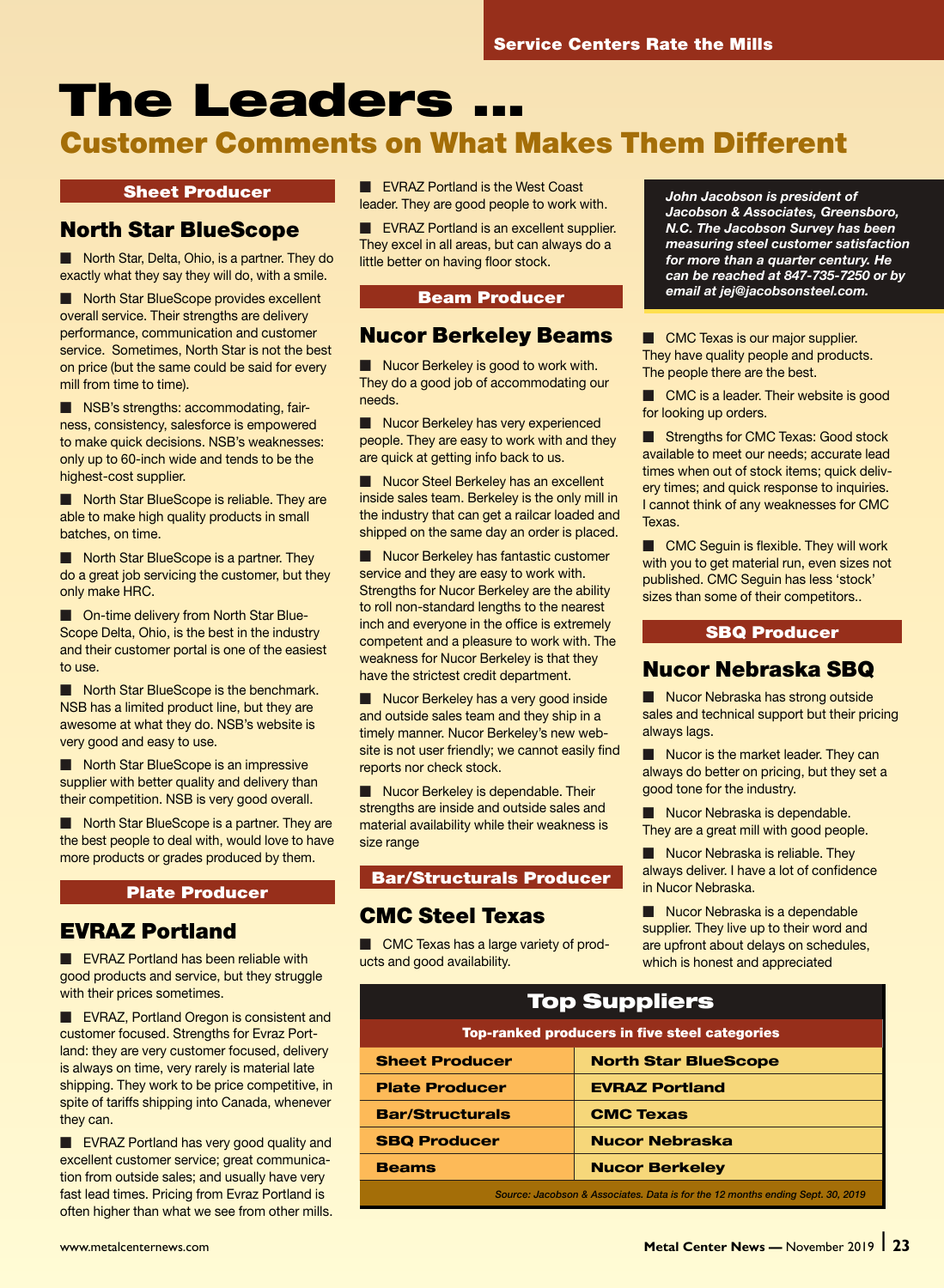producers. Bar/structural producer CMC Texas is the only newcomer to the Top Supplier List.

Interestingly, a look at the comments from this year's respondents show what they truly value in a mill partner, and it isn't usually the lowest price.

The top-ranked mills were repeatedly praised for their service, ability to get material to a customer quickly, helpful sales and customer service people, dependability and responsiveness. And, in a nod to the changing nature of the industry, the ease of use of the company website.

In contrast, pricing is rarely mentioned as one of the traits of the best-rated companies. And when it is, it's frequently an area where some of the best-rated

mills don't stand out in, according to survey respondents. One supporter of NSB, for example, noted the company "tends to be the highest cost supplier."

Thus, finding a satisfied service center customer is not necessarily obtained by offering the lowest price, but in providing the other attributes that keep distributors coming back year after year.  $\blacksquare$ 

### Most Improved Suppliers

#### Most Improved Suppliers in Overall Customer Satisfaction by Product Category

#### **Sheet Producers**

- 1. ArcelorMittal Riverdale
- 2. The Techs
- 3. ArcelorMittal Cleveland
- 4. USS Mon Valley
- 5. SDI Columbus
- 6. Algoma
- 7. NLMK PA
- 8. USS Midwest
- 9. Big River Steel
- 10. ArcelorMittal Indiana **Harbor**

#### SBQ Producers

- 1. Gerdau SBQ
- 2. Gerdau Special Monroe
- 3. Nucor Nebraska

#### Bar/Structural Producers

- 1. CMC California
- 2. Gerdau Cambridge
- 3. AltaSteel
- 4. Nucor Birmingham
- 5. CMC Tennessee
- 6. Gerdau Whitby
- 7. Nucor Seattle

#### Plate Producers

- 1. EVRAZ Portland
- 2. Nucor Tuscaloosa
- 3. SSAB Plate
- 4. Nucor Hertford

#### Beam Producers

- 1. Gerdau Virginia
- 2. Nucor Berkeley Beams

*The most improved mills are those with the highest percentage increase in overall customer satisfaction scores for the 12 months ending Sept. 30, 2019. Companies are listed in order from highest to lowest in percentage improvement.*

## Loyalty Index Ranking

#### Highest Ranked Mills in Customer Loyalty by Product Category

#### Sheet Producers

- 1. North Star BlueScope
- 2. SDI Butler
- 3. Nucor Gallatin
- 4. USS Mon Valley
- 5. Nucor Berkeley
- 6. CSI
- 7 NI MK PA
- 8. SDI Heartland
- 9. ArcelorMittal Dofasco
- 10. Nucor Arkansas
- 11. Nucor Decatur
- 12. SDI Columbus
- 13. AM/NS Calvert
- 14. Stelco
- 15. Nucor Crawfordsville

#### Plate Producers

- 1. Nucor Longview
- 2. SSAB Plate
- 3. Nucor Tuscaloosa
- 4. Nucor Hertford

#### SBQ Producers

- 1. Gerdau Special Jackson
- 2. Nucor Nebraska
- 3. Alton Steel
- 4. SDI Engineered Bar

#### Beam Producers

- 1. Nucor Berkeley
- 2. Nucor Yamato
- 3. SDI Structurals

#### Bar/Structurals Producers

- 1. Nucor Nebraska
- 2. CMC Oklahoma
- 3. CMC Arizona
- 4. Nucor Texas
- 5. Nucor South Carolina
- 6. CMC Texas
- 7. AltaSteel
- 8. Nucor Jackson
- 9. CMC Alabama
- 10. Nucor Utah
- 11. Nucor Auburn
- 12. Gerdau Jackson

*Companies rated the best in customer loyalty are listed in order from the highest ranked in each product category.*

*Source: Jacobson & Associates. Data is for 12 months ending Sept. 30, 2019.*